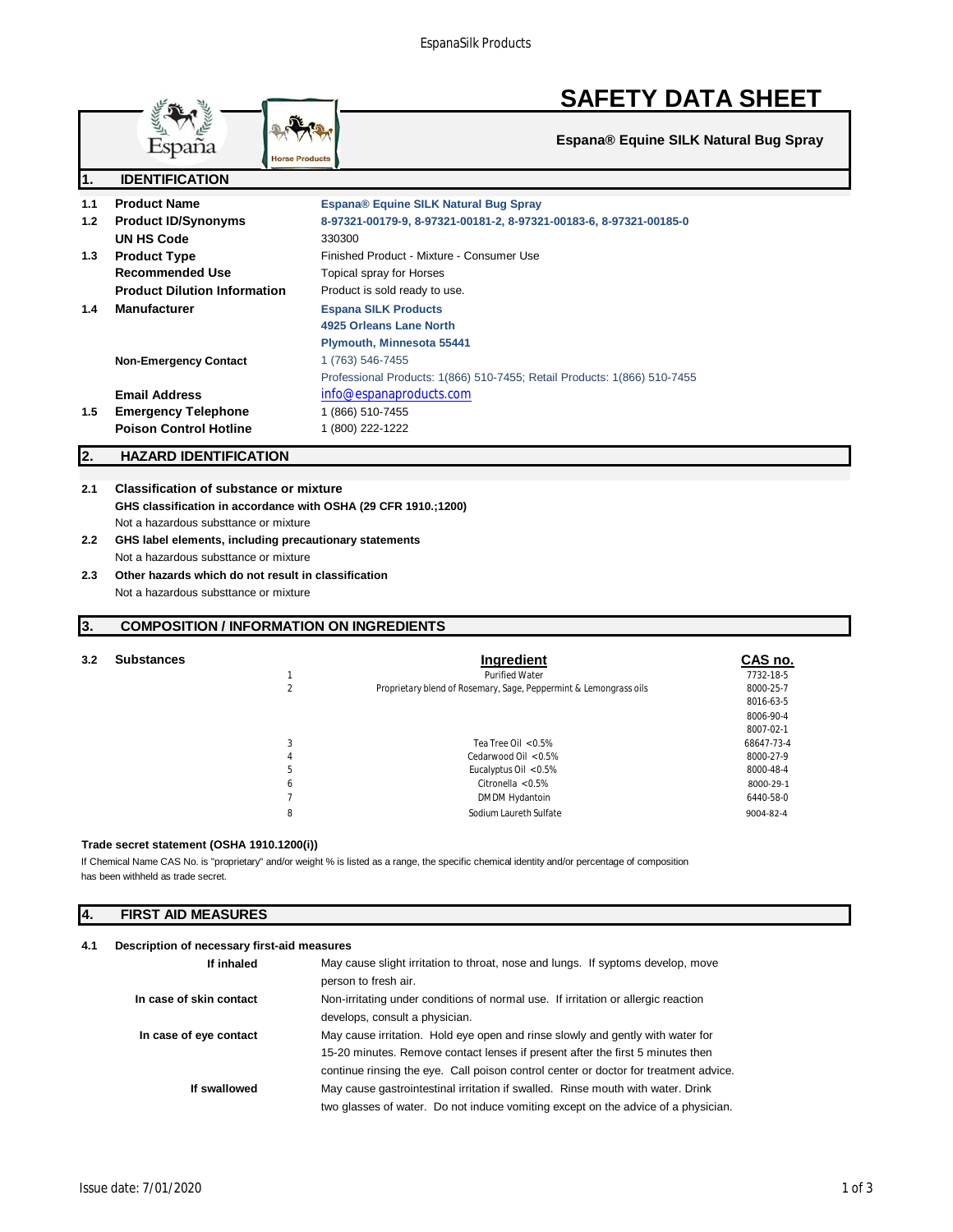# **5. FIRE - FIGHTING MEASURES**

- **5.1 Suitable extinguishing media** Water and Foam.
- **5.2 Specific hazards arising from the chemical** N/A
- **5.3 Special protective actions for fire-fighters**

No special fire fighting equipment is required, however, self-contained breathing apparatus and protective clothing should be worn in fighting fires involving chemicals.

# **6. ACCIDENTAL RELEASE MEASURES**

**6.1 Personal Precautions, protective equipment and emergency procedures** None.

- **6.2 Environmental precautions** None, product is biodegradeable.
- **6.3 Methods and materials for containment and cleaning up** Wash up spill area.

# **7. HANDLING AND STORAGE**

#### **7.1 Precautions for safe handling**

- Consider normal working environment. Use common sense precaution. **7.2 Conditions for safe storage, including any incompatibilities**
	- Store in original, closed container.

#### **8. EXPOSURE CONTROLS/PERSONAL PROTECTION**

#### **8.3 Individual protection measures, such as personal protective equipment (PPE)**

| Eye/face protection    | Wear splash goggles if contatct with liquid is likely. |
|------------------------|--------------------------------------------------------|
| Skin protection        | Use rubber or neoprene gloves if necessary.            |
| Pespiratory protection | Normal room ventilation.                               |

# **9. PHYSICAL AND CHEMICAL PROPERTIES**

| Appearance/form                        | Milky liquid              |
|----------------------------------------|---------------------------|
| Odor                                   | Pleasant herbal fragrance |
| Odor threshold                         | Not available.            |
| pH value                               | $6.5 - 7.5$               |
| Melting/Freezing point                 | Not determined            |
| Boiling point/boiling range            | Not determined            |
| Flash point                            | Not determined            |
| Evaporation rate                       | Not determined            |
| Flammability (solid, gas)              | Not available.            |
| Upper/ lower flammability limit        | Not available.            |
| Vapor pressure                         | Not available.            |
| Vapor density                          | Not available.            |
| <b>Relative Density</b>                | Not available.            |
| Water solubility                       | Completely Soluable.      |
| Solubility in other solvents           | Not available.            |
| Partition coefficient: n-octanol/water | Not available.            |
| Autoignition temperature               | Not available.            |
| Decomposition temperature              | Not available.            |
|                                        |                           |

## **10. STABILITY AND REACTIVITY**

| 10.1 | Reactivity                                                    | Hazardous polymerization: will not occur. |
|------|---------------------------------------------------------------|-------------------------------------------|
|      | 10.2 Chemical stability                                       | Stable under normal conditions            |
|      | 10.3 Possibility of hazardous reactions                       | None known for mixture.                   |
|      | 10.4 Conditions to avoid                                      | None known for mixture.                   |
| 10.5 | <b>Materials to avoid</b>                                     | None known for mixture.                   |
|      | 10.6 Hazardous Decomposition Products None known for mixture. |                                           |

#### **11. TOXICOLOGICAL INFORMATION**